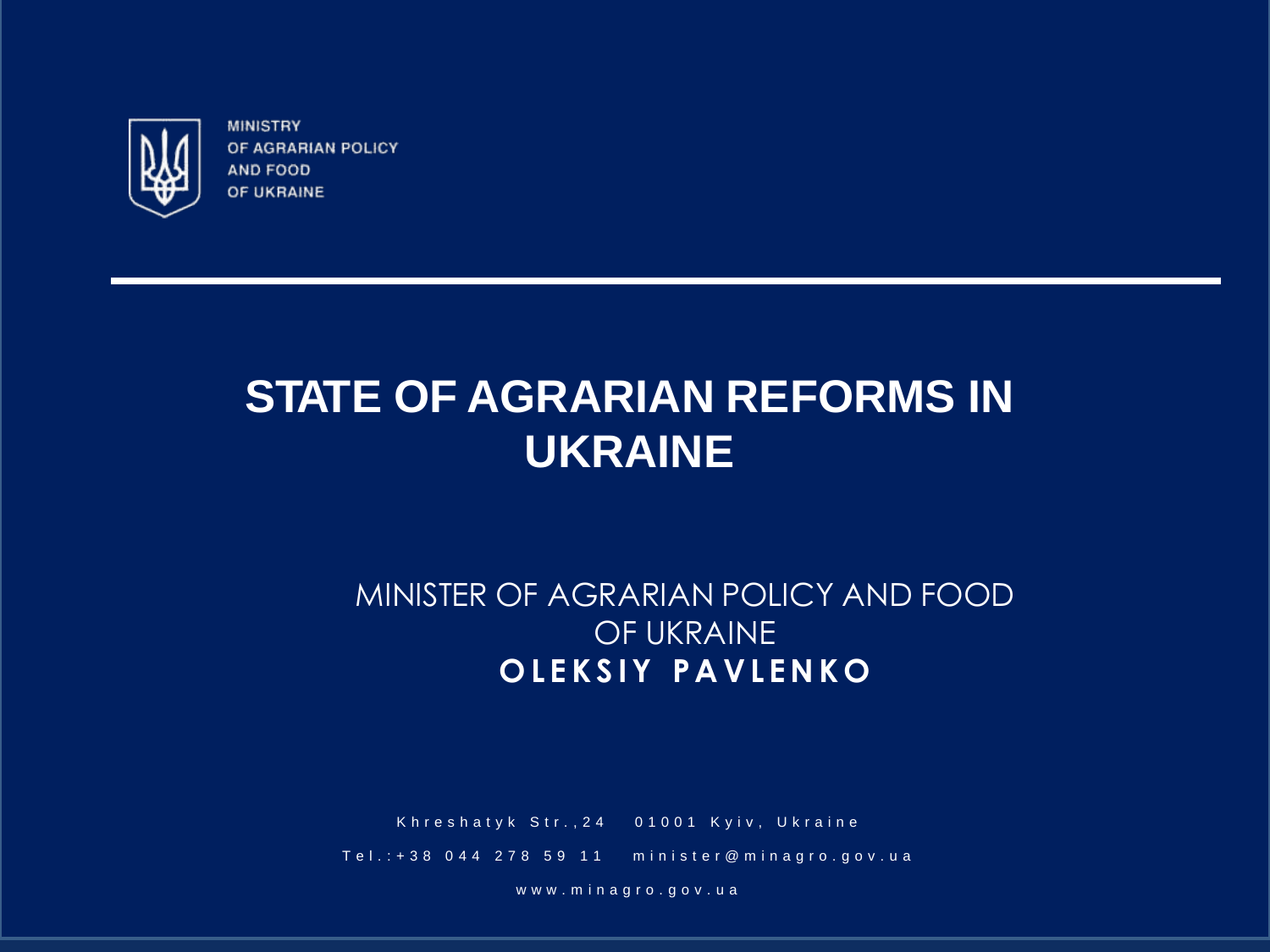

**1**

**3**

# **GLOBAL FOOD SECURITY**

### The world's population is expected to grow

from **7bln** to **9.2bln** by 2050

- 2014 **2 805** million people suffered from chronic hunger in
	- Global food production has to be increased by **60%** by 2020



Ukraine has nearly **30%** of the world's black soil



Ukraine's export grew **3.6** times from 2005 till 2014 (from \$4.7bln to \$17bln)

**2**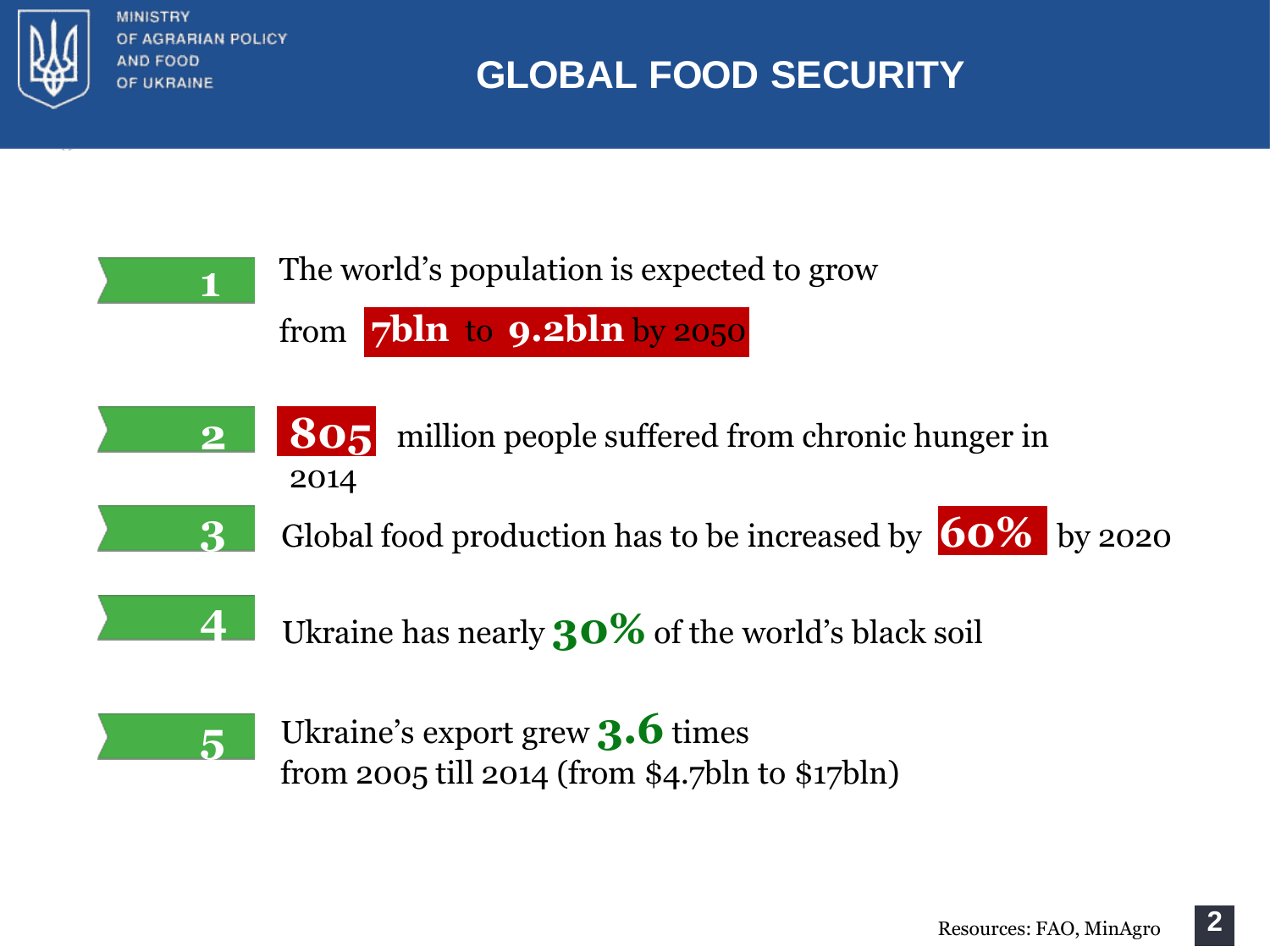

**TOP-3 WORLD EXPORTERS OF GRAIN in 2014/2015 marketing year forecast for 2015/2016 marketing year**



50 and - 2015 42 mln tons

# **34.8** mln tons 36<sup>2015</sup> - 2016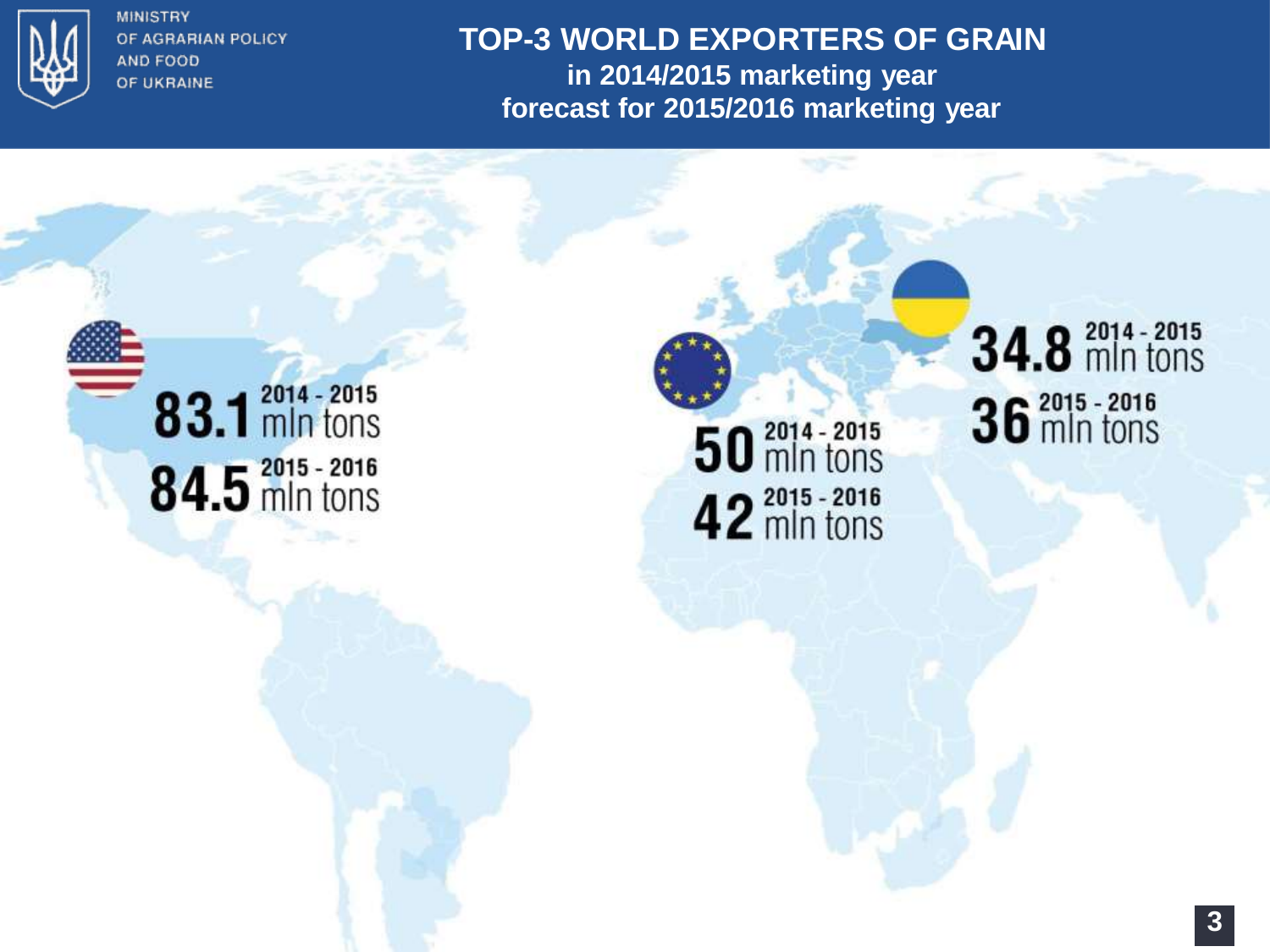

# **RECORD UKRAINIAN EXPORTS IN 2015**



Source: USDA, State Statistics **4**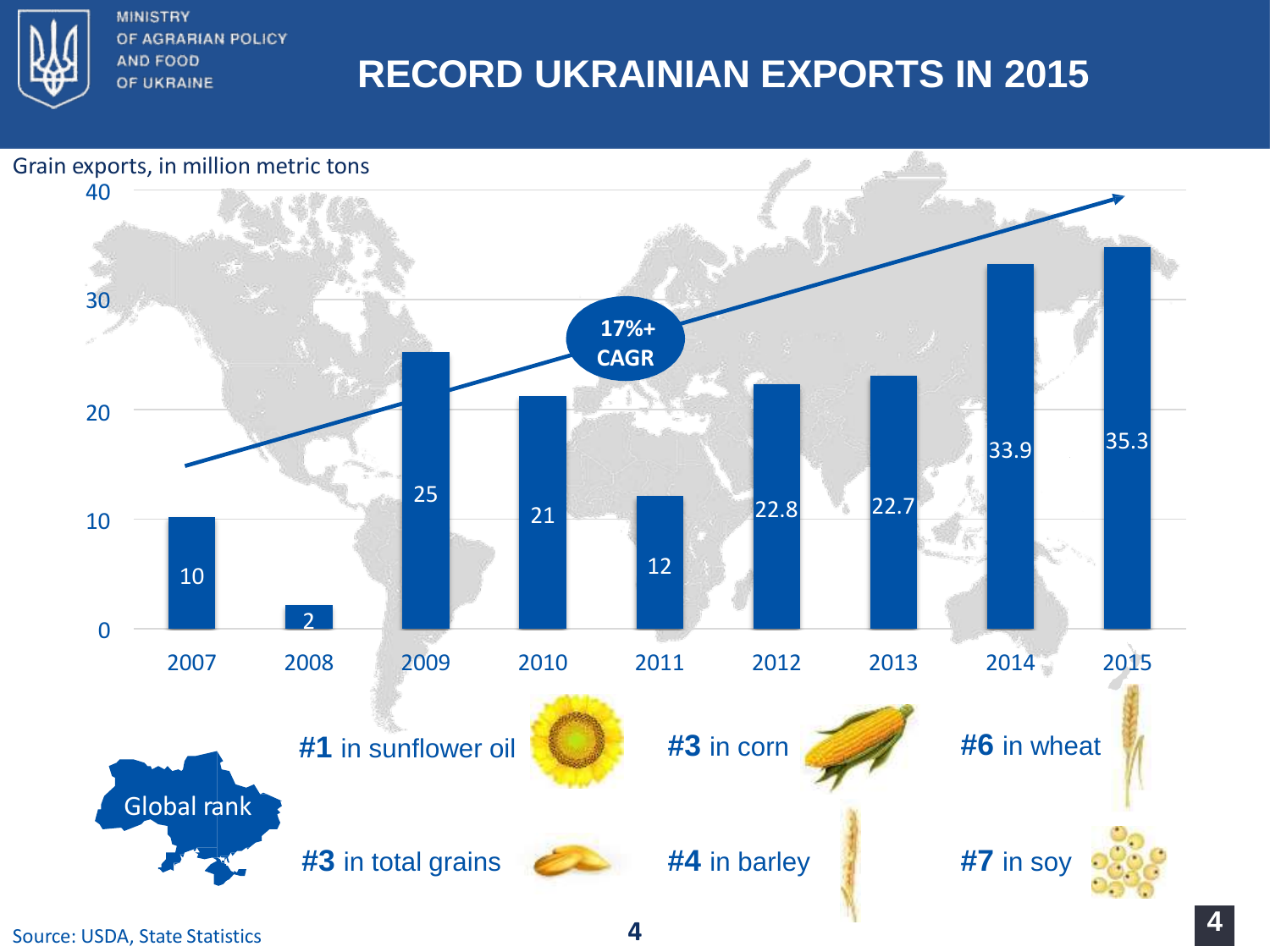

## **UNIFIED COMPREHENSIVE STRATEGY FOR AGRICULTURE AND RURAL DEVELOPMENT IN UKRAINE 2015-2020**

| N <sub>21</sub>                                                                                                       | $N^{\Omega}2$                                                                                                                                                                                      | N <sub>2</sub> 3                                                                                                                                                 | $N^{\mathbf{0}}4$                                                                                                             |
|-----------------------------------------------------------------------------------------------------------------------|----------------------------------------------------------------------------------------------------------------------------------------------------------------------------------------------------|------------------------------------------------------------------------------------------------------------------------------------------------------------------|-------------------------------------------------------------------------------------------------------------------------------|
| <b>Approximation to the</b><br><b>EU standards</b>                                                                    | <b>Deregulation</b>                                                                                                                                                                                | <b>Factors of Production</b>                                                                                                                                     | <b>Agricultural policy</b><br>and Innovation                                                                                  |
| 1.1. Food safety, sanitary and<br>phytosanitary issues<br>1.2 Other provisions notably<br>covered by Resolution Nº847 | 1. Abolishment of unjustified<br>legal and administrative acts<br>2. Reform of state agricultural<br>property and state-owned<br>agro-enterprises<br>3.Assessment of<br>deregulation actions taken | 3.1. Land reform<br>2. Access to financing<br>3. Upgrading and<br>modernization of production<br>and processing capacities<br>4. Infrastructure and<br>logistics | 1. Research, training and<br>advisory services<br>2.Agricultural education<br>reform<br>3.Agro-intelligence and<br>innovation |
| N <sub>25</sub>                                                                                                       | <b>Nº6</b>                                                                                                                                                                                         | N27                                                                                                                                                              | <b>Nº8</b>                                                                                                                    |
| <b>Production and</b><br>market management                                                                            | <b>State</b><br>support and Taxation                                                                                                                                                               | <b>Rural Development</b>                                                                                                                                         | <b>Environmental</b><br>resources management                                                                                  |
| 1. Food security, State Food<br>Reserve and Agrarian Fund,<br>price regulation<br>2. Market, import and export        | 1. Taxation<br>2.Assessment and<br>simplification of the state<br>support to agriculture                                                                                                           | 1. Support to small farms<br>2. Improvement of quality of<br>life in rural areas<br>Local governance<br>3.                                                       | 1. Water, land, pesticides,<br>nitrates and minimal<br>environmental standards<br>2. Organic farming                          |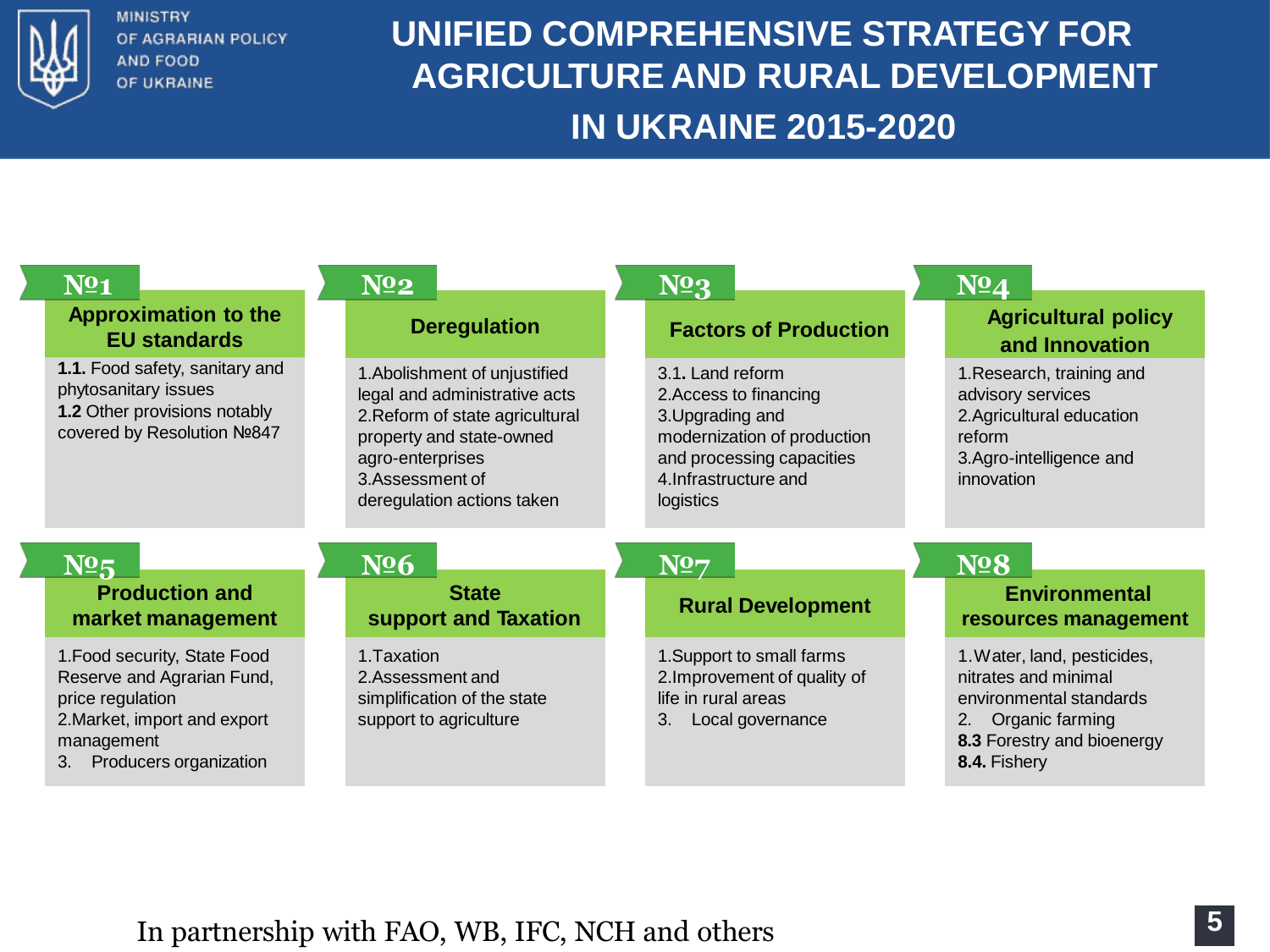

# **CUTTING THROUGH RED TAPE AND FIGHTING CORRUPTION**

## **Already done**

✔ Eliminated **6** licenses and 14 permits

**✔Simplified agricultural land lease** agreements

✔Strengthened protection of investors' rights

 $\checkmark$  106 vacancies at state enterprises opened to competitive, open selection process

✔Electronic auctions introduced

 $\checkmark$  135 criminal corruption investigations launched

### **Coming soon**

Privatization of **86** state enterprises

Elimination of **118** permits & licenses

Liberalization of the **land market**

Implementation of **crop receipt** and **agro insurance** systems

Harmonization of Ukrainian agricultural legislation with EU standards

Automated procurement system for ministry and agricultural state enterprises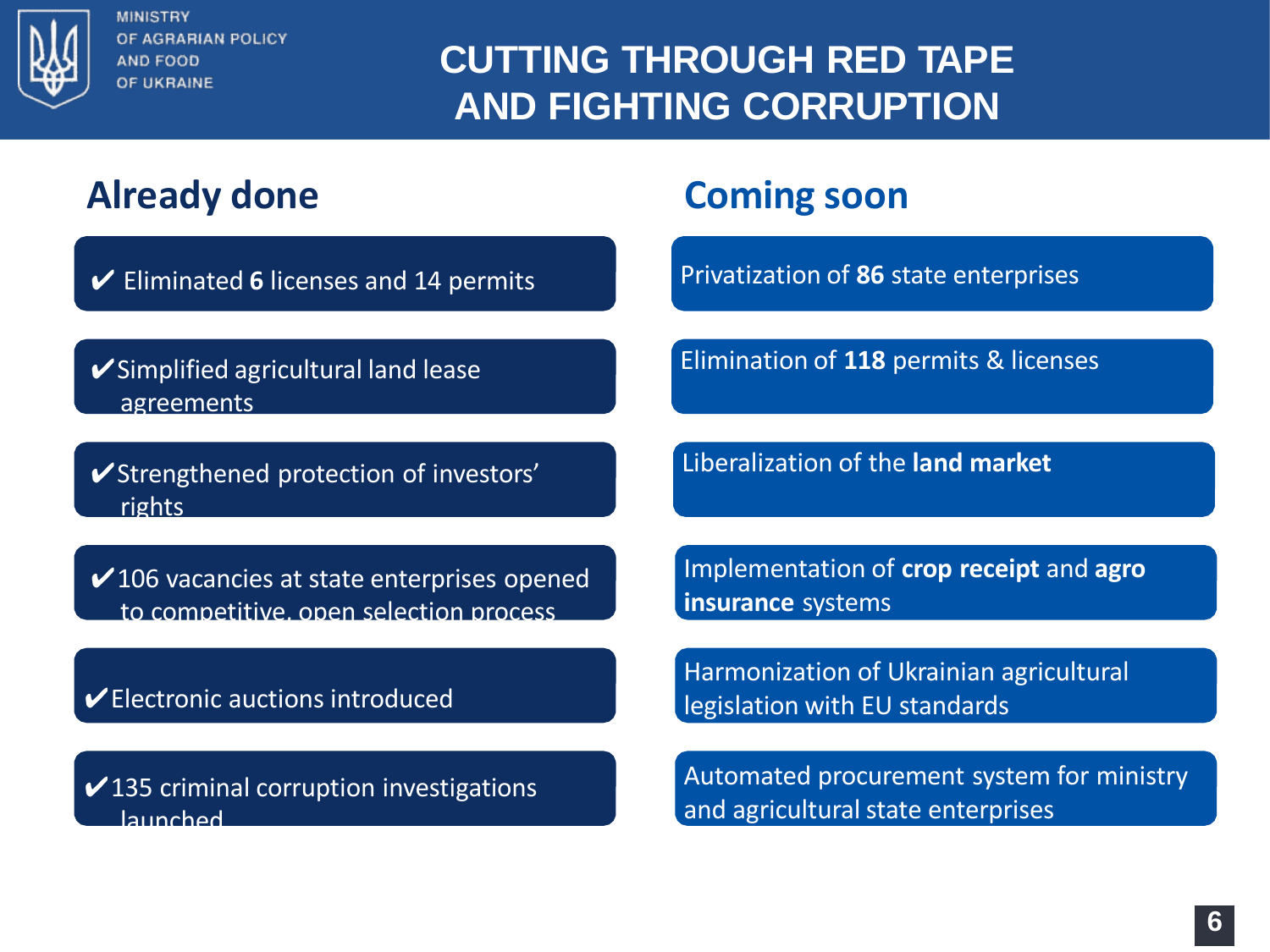

# **REFORMS OF FISHING INDUSTRY IN UKRAINE**



#### AQUACULTURE DEVELOPMENT



Creating the unified electronic register of basins for aquaculture

Simplification of water bodies and water development facilities' rent procedure and the rent price reduction



Increase of rent duration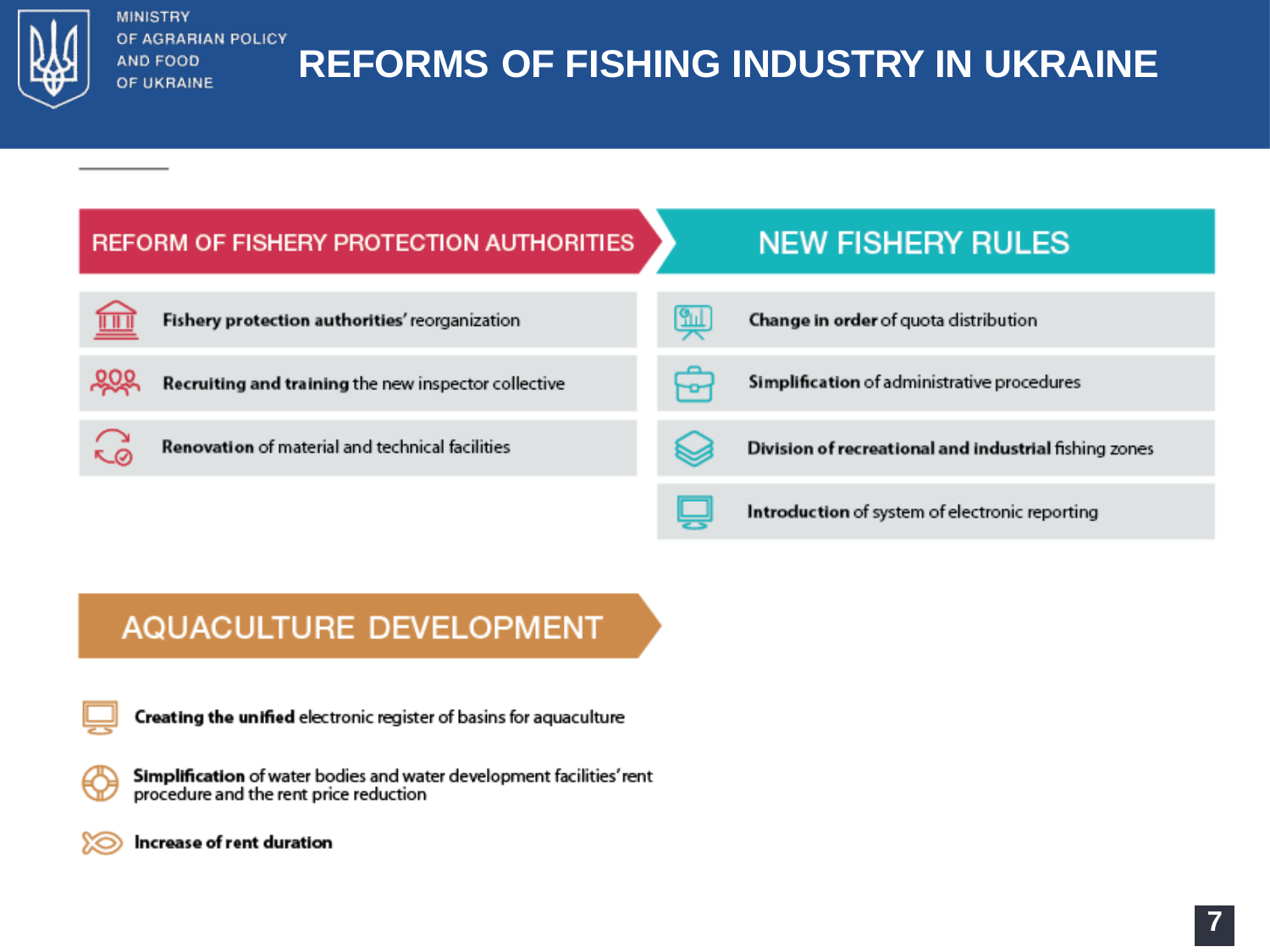

#### **FIGHTING CORRUPTION IN THE AGRARIAN SECTOR OF UKRAINE AS VIEWED BY BUSINESS**

**(April-September 2015)**

#### *2271 enterprises polled*

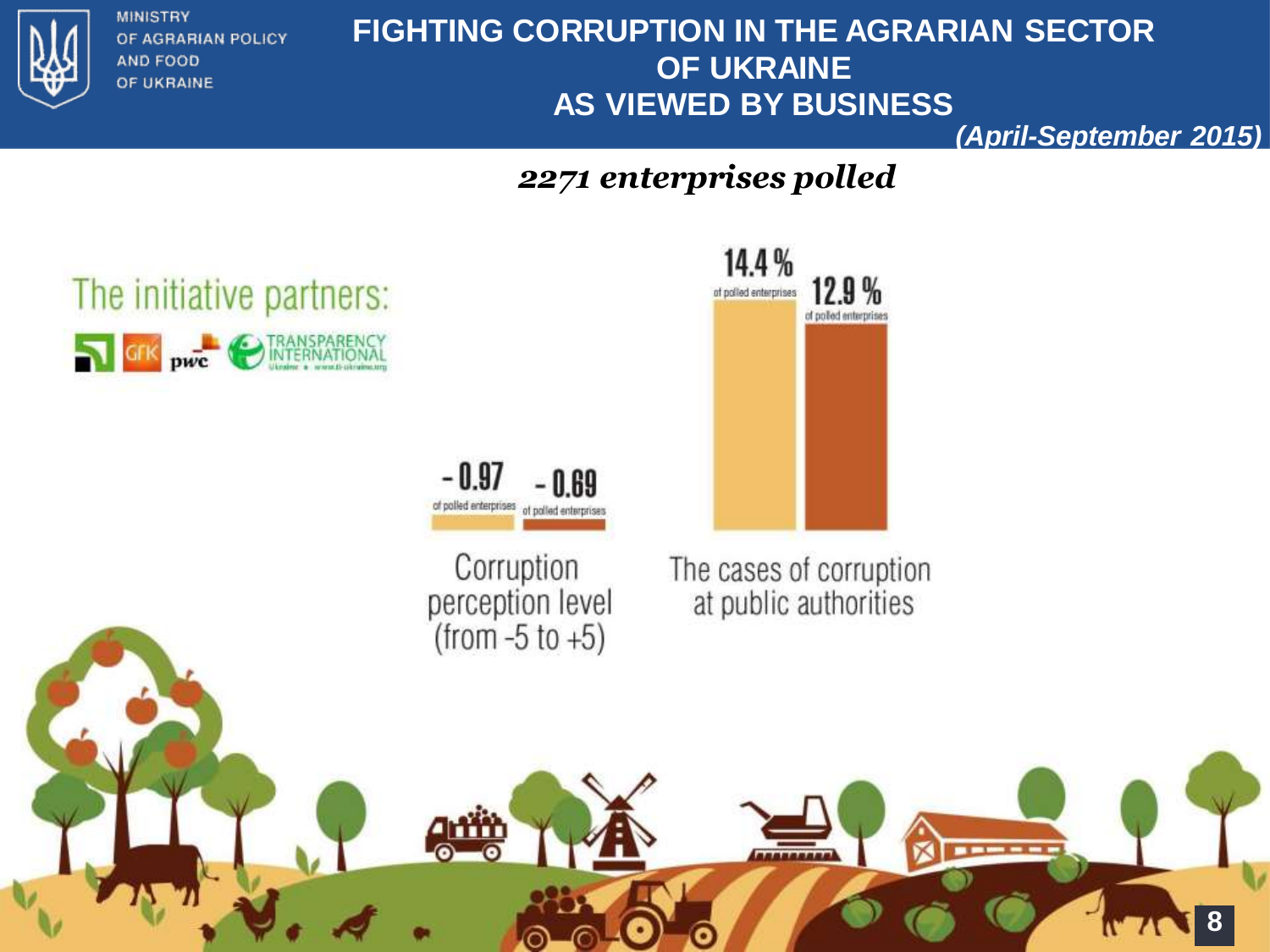

# **VALUE ADDED GOODS ARE A SIGNIFICANT PART OF EXPORTS**

#### Value added agricultural exports, in bln. dollars

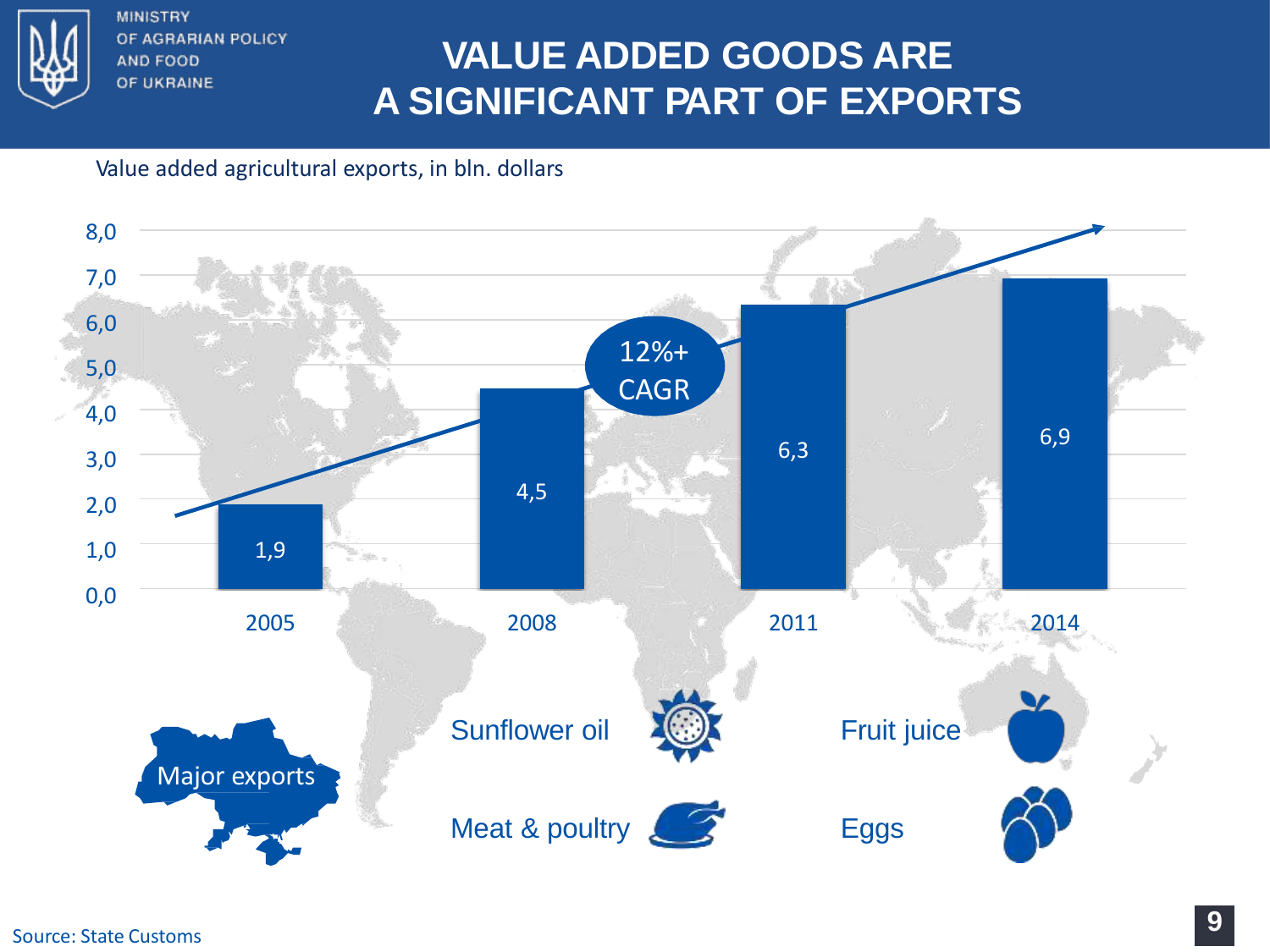

### **UKRAINE'S AGRICULTURAL EXPORT – LEVERAGING DIVERSITY 8 months of 2015**



Other countries – 2.6% (\$238.1 mln)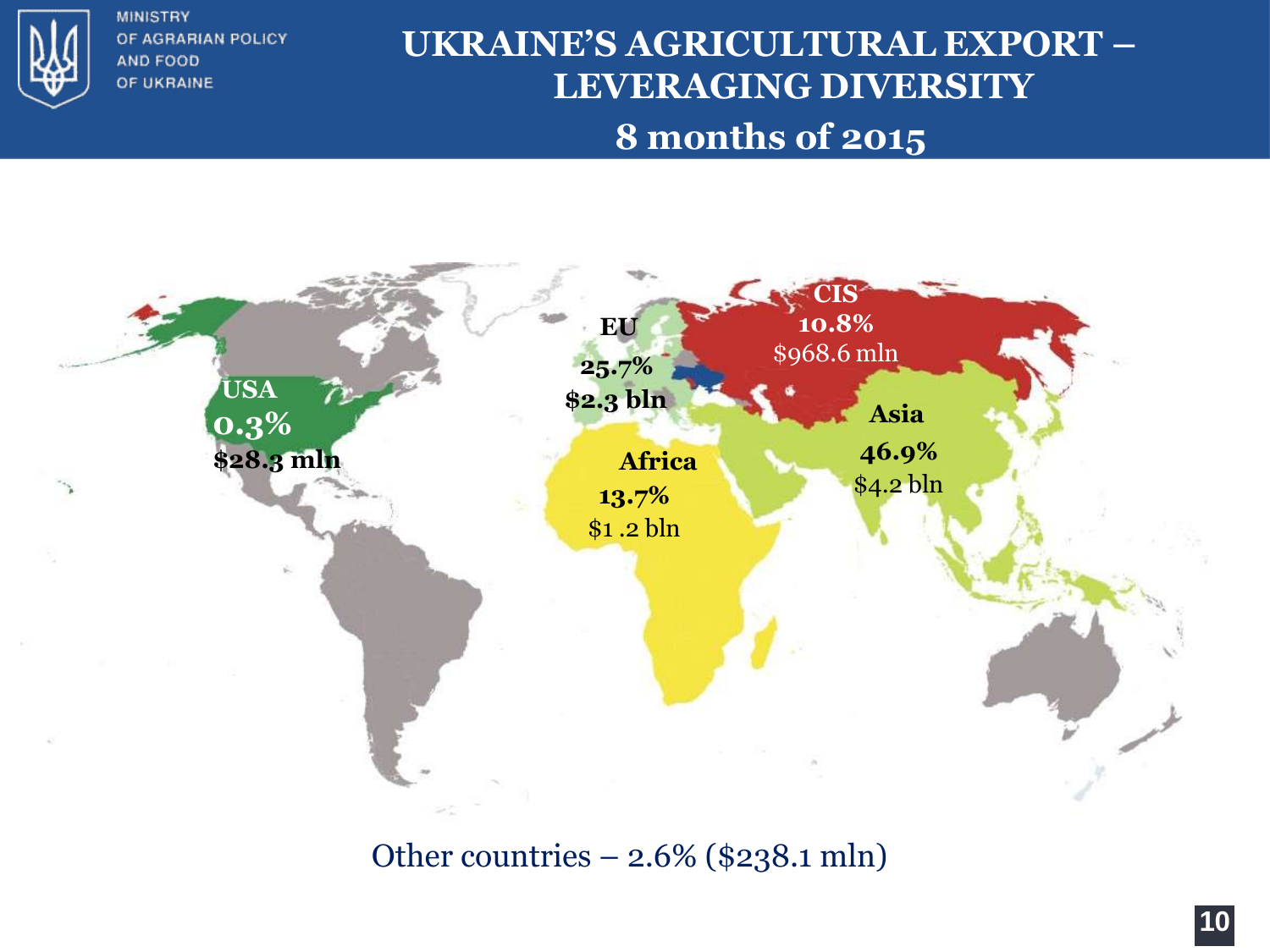

# **UKRAINE'S EXPORTS OF PROCESSED PRODUCTS TO THE EU**

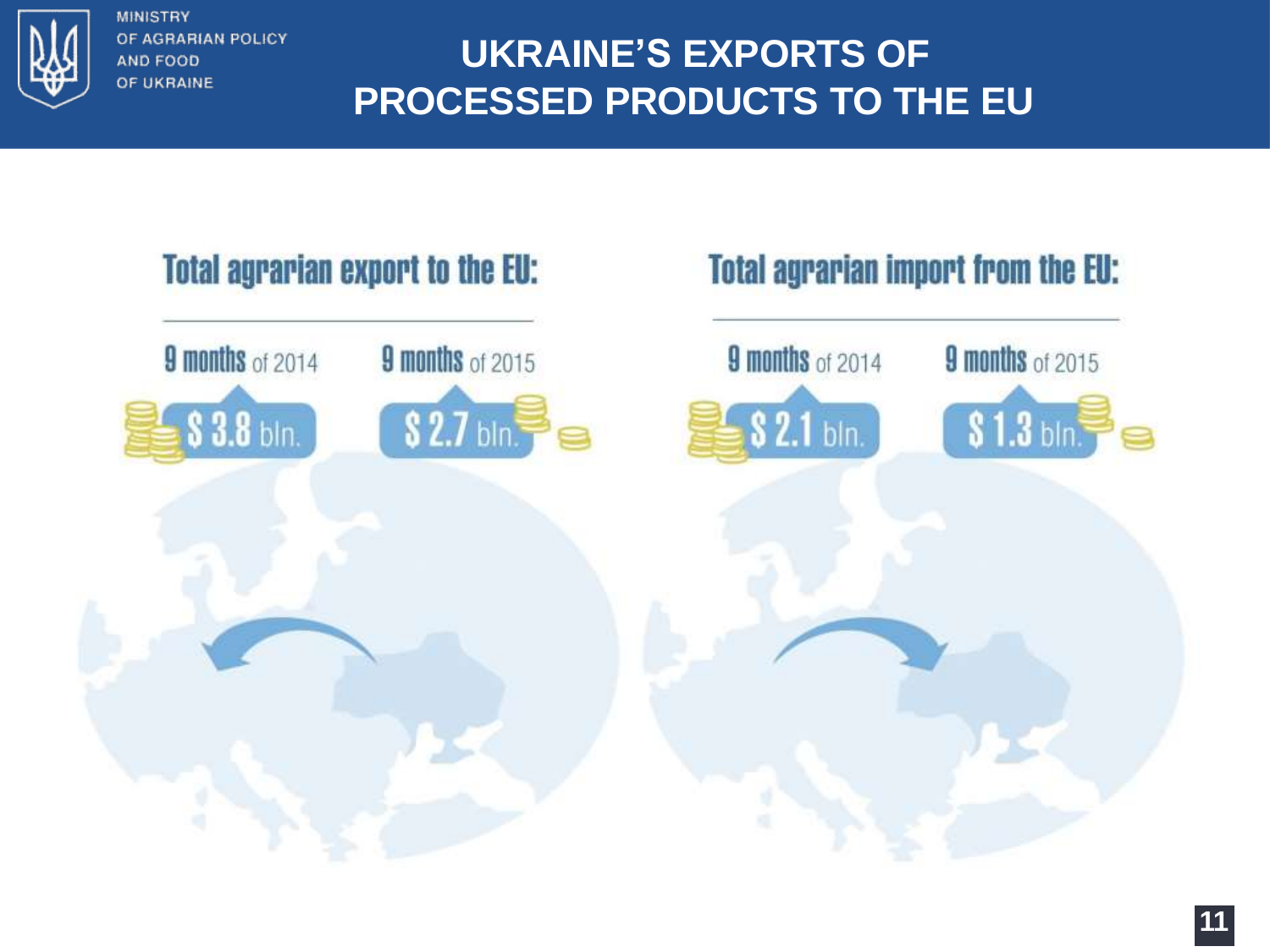

## **UKRAINE-GERMANY: EXPORT AND IMPORT OF AGRARIAN PRODUCTS**

9 months of 2014

# **Export of Ukraine** agrarian products to Germany



# **Import of German** agrarian products to Ukraine

products

9 months of 2015

| \$30.8 min.   | tobacco<br>products        | \$23.1 mln.  |
|---------------|----------------------------|--------------|
| \$22 mln.     | essential<br>oils          | $$15.6$ min. |
| \$43.3 min.   | meat and<br>subproducts    | $$15.9$ min. |
| $$19.6$ min.  | dientis of<br>allseed ard  | \$13.1min.   |
| \$28.2 mln.   | cocca beans<br>nd chocolat | \$14.3 mln.  |
| \$18.1 mln.   | livestock                  | \$14 mln.    |
| $$411.6$ min. | <b>Tetal import</b>        | \$ 246.2 min |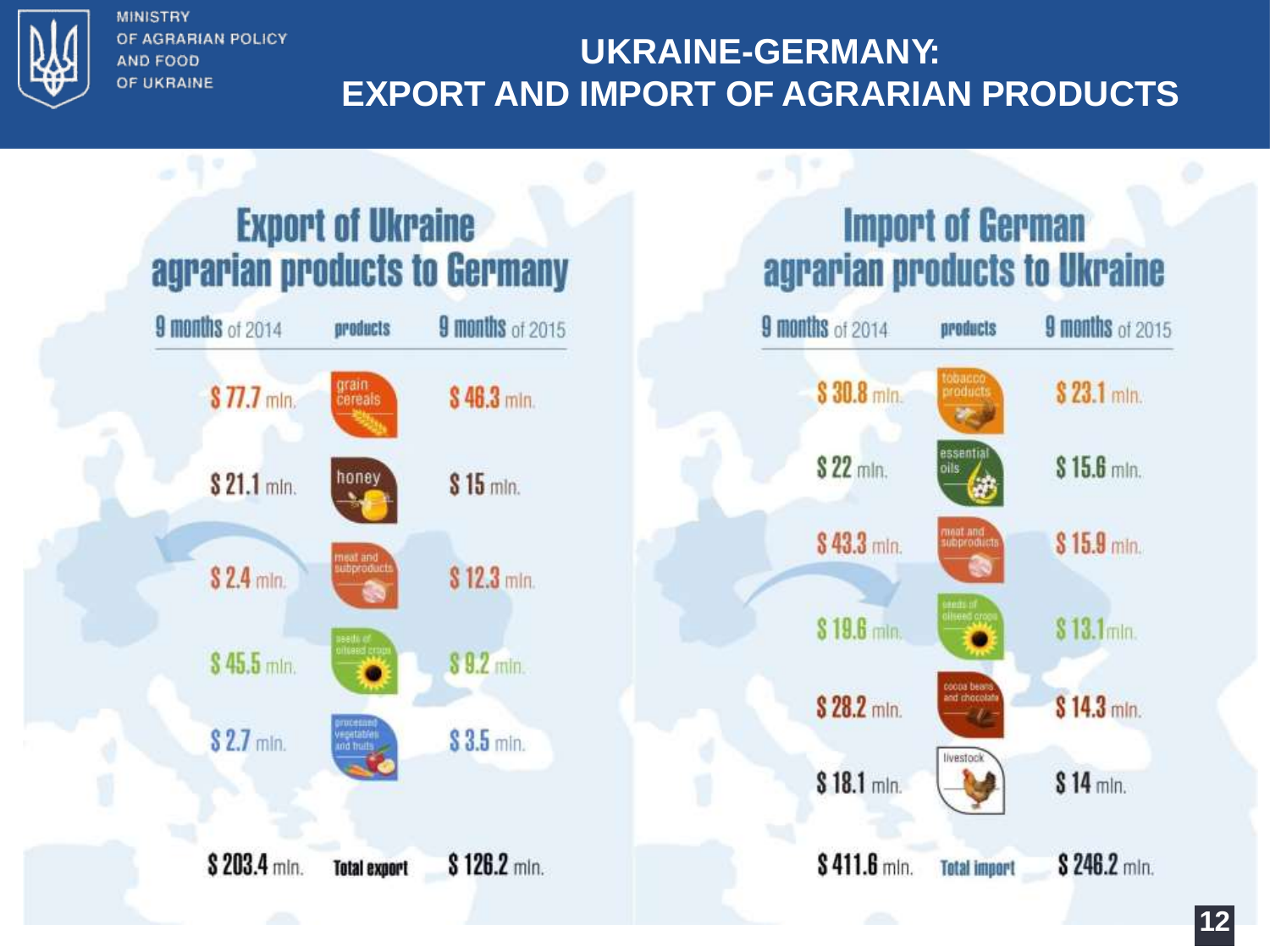

#### **UKRAINIAN SECTORS WITH ATTRACTIVE RETURNS FOR INVESTORS**

#### Value-added production and infrastructure and all the Finance



- **Processing & packaging**
- Cold chain
- High value-added crops (fruits & nuts)



- Grain storage & handling
- **Irrigation canals**
- $\blacksquare$  Rail cars
- **Ports & logistics**



- **Equipment financing**
- **Working capital facilities**

#### **Ukraine** Competitive advantages in agriculture

- $\checkmark$  41 million hectares of farmland
- Over **30%** of the world's most fertile black soil
- $\checkmark$  Favorable weather
- $\checkmark$  Good access to water
- $\checkmark$  High skill, low cost workforce

 $\checkmark$  Strategic location between the EU, Asia and the Middle East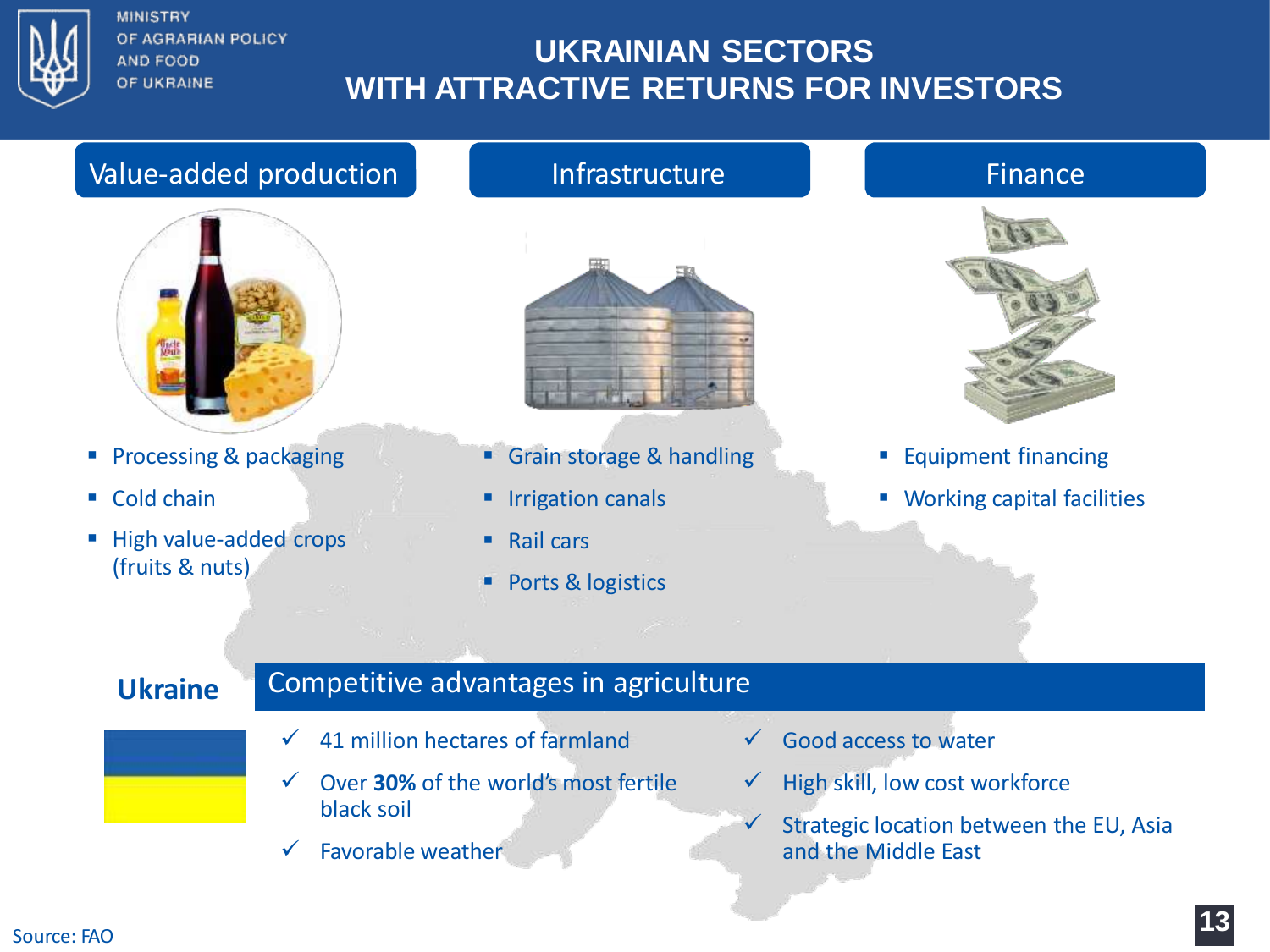

#### **UKRAINIAN SECTORS WITH ATTRACTIVE RETURNS FOR INVESTORS**

#### Processed fruit & veg | Meat & Meat Products | Finished Goods



- 600 K ha of open irrigated land
- 10,000+ fruit & vegetable farms
- Much of current production spoils
- Clean water for processing
- Demand from MENA and EU
- **Specialty crops (i.e.** asparagus) can be grown for Asian markets



- $\blacksquare$  Low cost animal feed
- Good access to rural utilities
- Growing domestic demand
- **Massive demand for chicken** in the Middle East and North Africa (MENA)
- Availability of technical personnel



- **Fragmented market**
- **Follows food trends**
- Growing domestic demand
- Rapid growth of supermarkets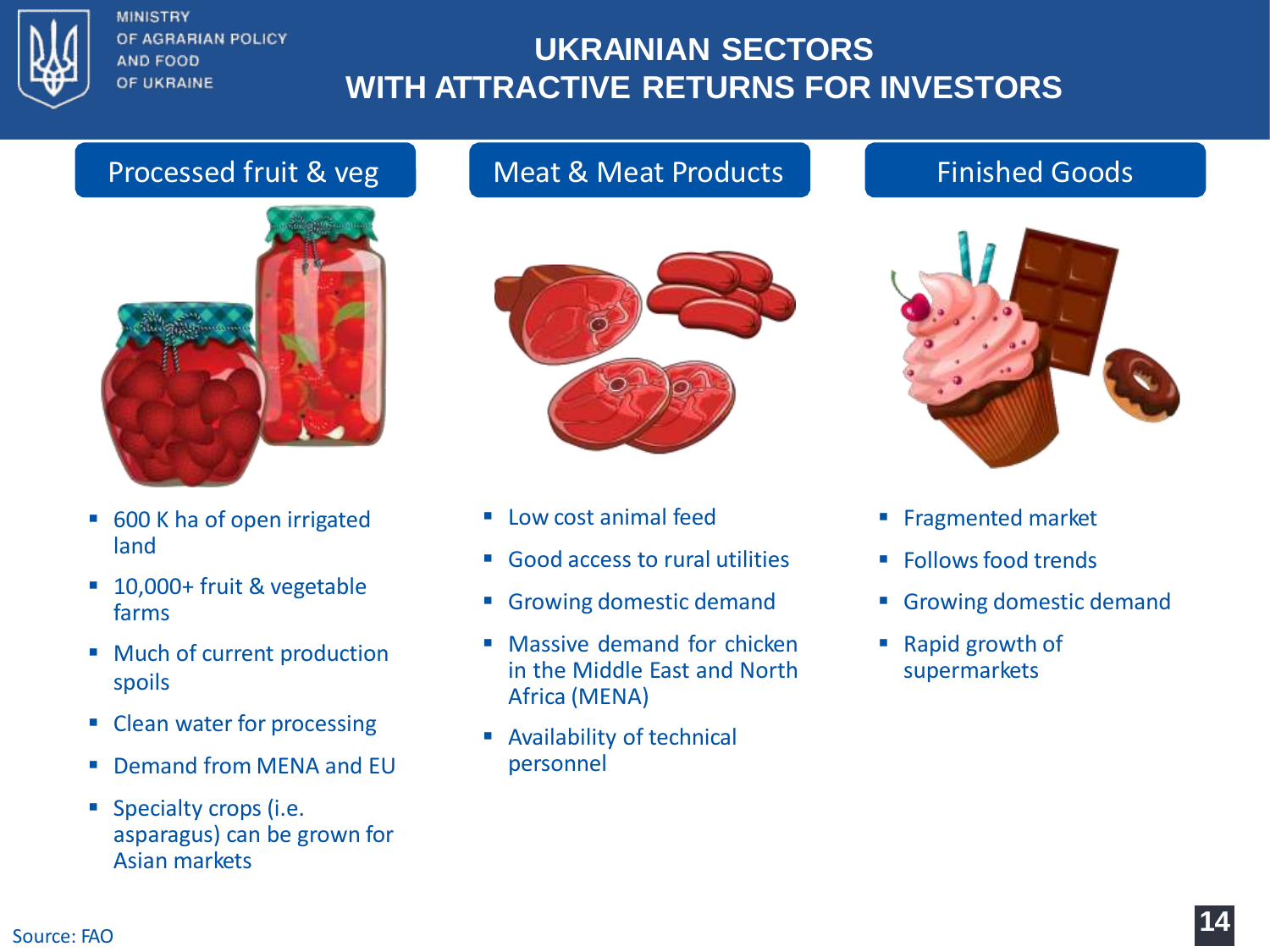

# **PATH TO SUCCESS: GOALS FOR 2020**

**2**

From commodities **to valueadded products 1**

# **A clear agrarian policy… …in service of ambitious goals**

Produce 100 mln tons **100** of grain

From regulation **to free competition**

**2X**

Double exports

From loss-making stateowned enterprises to **profitable private companies 3**



Triple production of value added goods